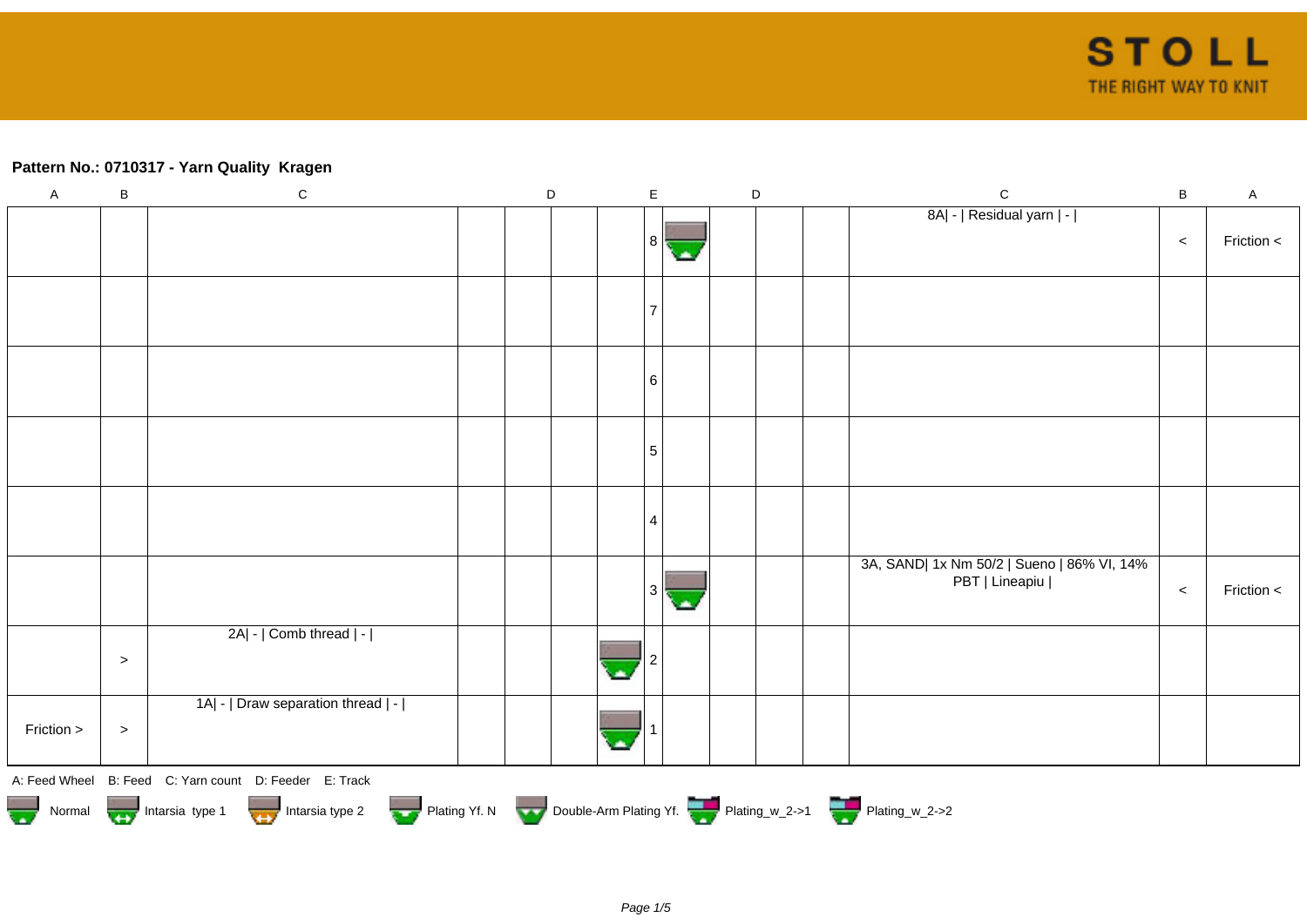## **Pattern No.: 0710317 - Yarn Quality Zutaten**

| $\boldsymbol{\mathsf{A}}$ | $\sf B$ | ${\bf C}$                                                                              | $\mathsf D$ | $\mathsf E$ | $\mathsf D$ |  | $\mathsf C$                                | $\, {\bf B}$ | $\mathsf A$ |
|---------------------------|---------|----------------------------------------------------------------------------------------|-------------|-------------|-------------|--|--------------------------------------------|--------------|-------------|
|                           |         |                                                                                        |             |             |             |  | 8A  -   Residual yarn   -                  |              |             |
|                           |         |                                                                                        |             | 8           |             |  |                                            | $\,<$        | Friction <  |
|                           |         |                                                                                        |             |             |             |  |                                            |              |             |
|                           |         |                                                                                        |             |             |             |  |                                            |              |             |
|                           |         |                                                                                        |             |             |             |  |                                            |              |             |
|                           |         |                                                                                        |             |             |             |  |                                            |              |             |
|                           |         |                                                                                        |             | 6           |             |  |                                            |              |             |
|                           |         |                                                                                        |             |             |             |  |                                            |              |             |
|                           |         |                                                                                        |             | 5           |             |  |                                            |              |             |
|                           |         |                                                                                        |             |             |             |  |                                            |              |             |
|                           |         |                                                                                        |             | 4           |             |  |                                            |              |             |
|                           |         |                                                                                        |             |             |             |  | 3A, SAND  1x Nm 50/2   Sueno   86% VI, 14% |              |             |
|                           |         |                                                                                        |             |             |             |  | PBT   Lineapiu                             | $\,<$        | Friction <  |
|                           |         | 2A  -   Comb thread   -                                                                |             |             |             |  |                                            |              |             |
|                           | $\,>$   |                                                                                        |             |             |             |  |                                            |              |             |
|                           |         | 1A  -   Draw separation thread   -                                                     |             |             |             |  |                                            |              |             |
| Friction >                | $\geq$  |                                                                                        |             |             |             |  |                                            |              |             |
|                           |         | A: Feed Wheel B: Feed C: Yarn count D: Feeder E: Track                                 |             |             |             |  |                                            |              |             |
|                           |         | Normal <b>Double-Arm Plating Yf. N</b> Double-Arm Plating Yf. N Double-Arm Plating Yf. |             |             |             |  |                                            |              |             |
|                           |         |                                                                                        |             |             |             |  |                                            |              |             |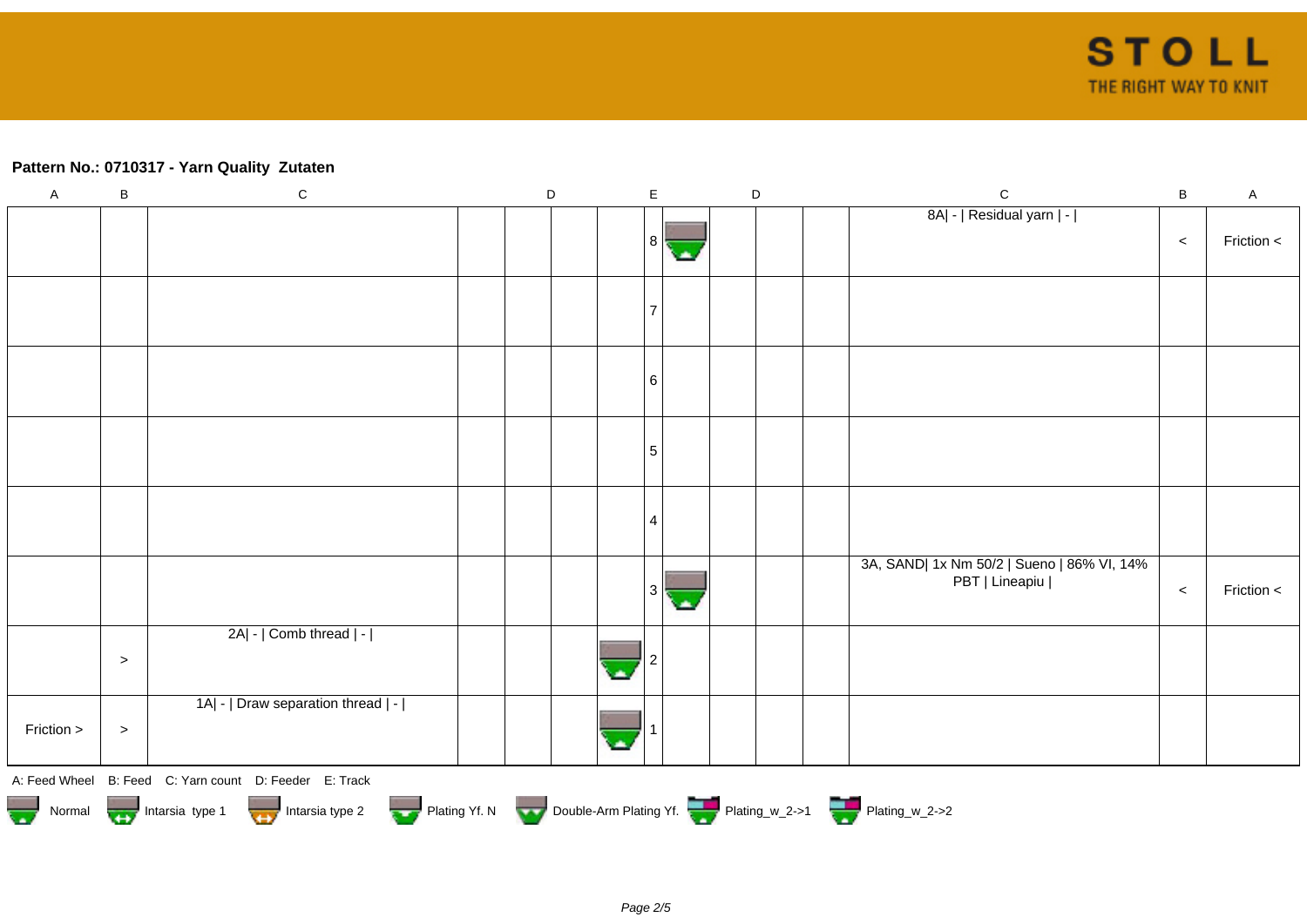## **Pattern No.: 0710317 - Yarn Quality V-Teil(e)**

| $\boldsymbol{\mathsf{A}}$ | B                                                                                             | ${\bf C}$                                                     | D |  | $\mathsf E$ |  | D | $\mathsf C$                                                   | $\sf B$ | A            |  |  |
|---------------------------|-----------------------------------------------------------------------------------------------|---------------------------------------------------------------|---|--|-------------|--|---|---------------------------------------------------------------|---------|--------------|--|--|
|                           |                                                                                               |                                                               |   |  | 8<br>C.     |  |   | 8A  -   Residual yarn   -                                     | $\,<$   | Friction $<$ |  |  |
| Friction >                | $\, > \,$                                                                                     | 7A  -   Residual yarn   -                                     |   |  |             |  |   |                                                               |         |              |  |  |
| Friction >                | $\, > \,$                                                                                     | 6A, AZTEC  1x Nm 50/2   Sueno   86% VI, 14%<br>PBT   Lineapiu |   |  |             |  |   |                                                               |         |              |  |  |
| Friction >                | $\, > \,$                                                                                     | 5A, SAND  1x Nm 50/2   Sueno   86% VI, 14%<br>PBT   Lineapiu  |   |  |             |  |   |                                                               |         |              |  |  |
|                           |                                                                                               |                                                               |   |  | 4           |  |   | 4A, AZTEC  1x Nm 50/2   Sueno   86% VI, 14%<br>PBT   Lineapiu | $\,<$   | Friction <   |  |  |
|                           |                                                                                               |                                                               |   |  | 3<br>С.     |  |   | 3A, SAND  1x Nm 50/2   Sueno   86% VI, 14%<br>PBT   Lineapiu  | $\,<$   | Friction <   |  |  |
|                           | $\,>$                                                                                         | 2A  -   Comb thread   -                                       |   |  |             |  |   |                                                               |         |              |  |  |
| Friction >                | $\, >$                                                                                        | 1A  -   Draw separation thread   -                            |   |  |             |  |   |                                                               |         |              |  |  |
|                           |                                                                                               | A: Feed Wheel B: Feed C: Yarn count D: Feeder E: Track        |   |  |             |  |   |                                                               |         |              |  |  |
|                           | Normal <b>Double-Arm Plating Yf. N</b> Double-Arm Plating Yf. N Double-Arm Plating Yf. N 2->1 |                                                               |   |  |             |  |   |                                                               |         |              |  |  |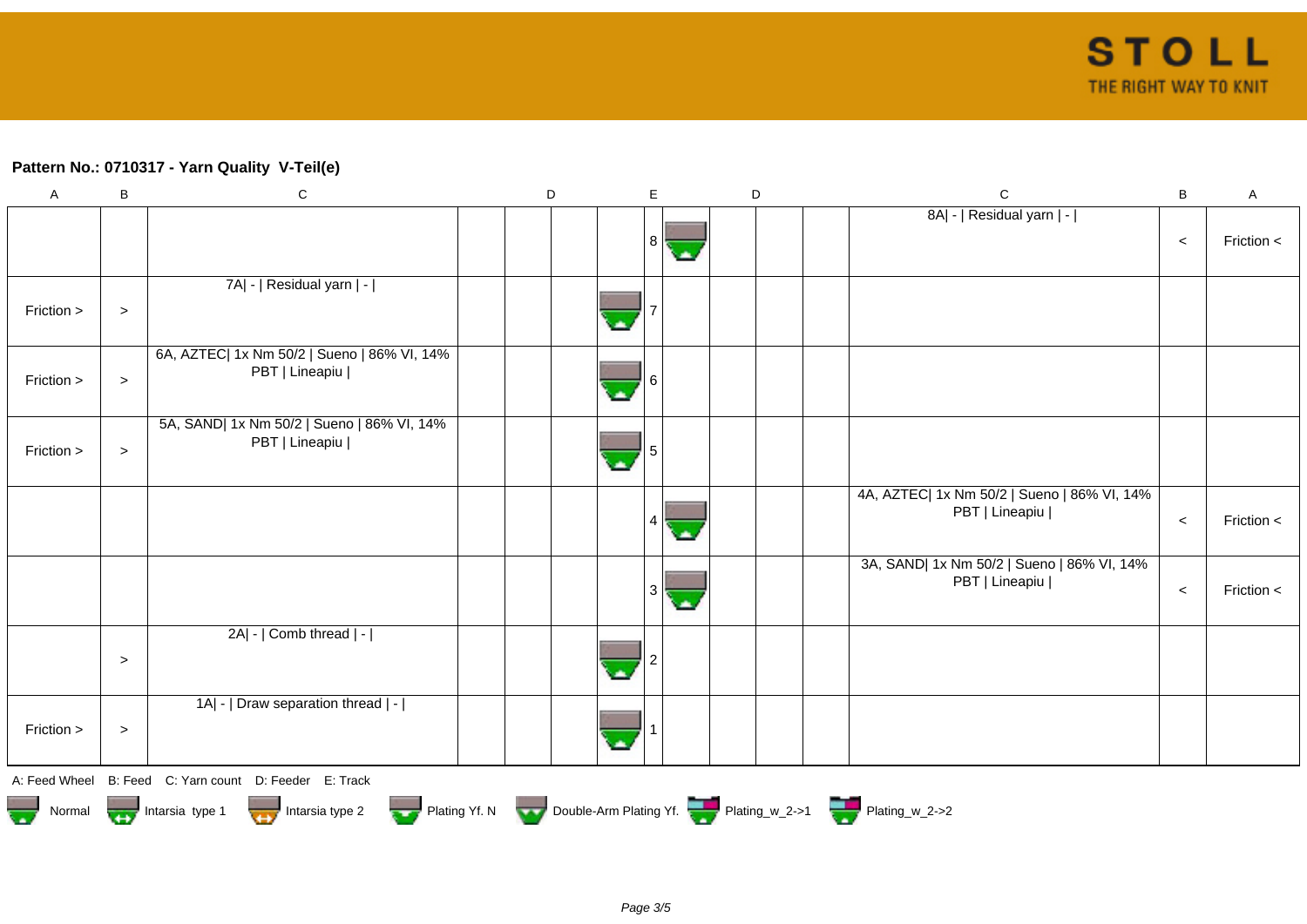## **Pattern No.: 0710317 - Yarn Quality R-Teil(e)**

| $\mathsf A$                                                                                                                                | $\sf B$ | ${\bf C}$                          |  | $\mathsf D$ |  | $\mathsf E$ |  | D |  | $\mathbf C$                                                  | B     | $\boldsymbol{\mathsf{A}}$ |
|--------------------------------------------------------------------------------------------------------------------------------------------|---------|------------------------------------|--|-------------|--|-------------|--|---|--|--------------------------------------------------------------|-------|---------------------------|
|                                                                                                                                            |         |                                    |  |             |  | 8           |  |   |  | 8A  -   Residual yarn   -                                    | $\,<$ | Friction <                |
| Friction >                                                                                                                                 | $\, >$  | 7A  -   Residual yarn   -          |  |             |  |             |  |   |  |                                                              |       |                           |
|                                                                                                                                            |         |                                    |  |             |  | 6           |  |   |  |                                                              |       |                           |
|                                                                                                                                            |         |                                    |  |             |  | 5           |  |   |  |                                                              |       |                           |
|                                                                                                                                            |         |                                    |  |             |  | 4           |  |   |  |                                                              |       |                           |
|                                                                                                                                            |         |                                    |  |             |  |             |  |   |  | 3A, SAND  1x Nm 50/2   Sueno   86% VI, 14%<br>PBT   Lineapiu | $\,<$ | Friction <                |
|                                                                                                                                            | $\,>$   | 2A  -   Comb thread   -            |  |             |  |             |  |   |  |                                                              |       |                           |
| Friction >                                                                                                                                 | $\,>$   | 1A  -   Draw separation thread   - |  |             |  |             |  |   |  |                                                              |       |                           |
| A: Feed Wheel B: Feed C: Yarn count D: Feeder E: Track<br>Normal 1999 Intarsia type 1 Intarsia type 2 Plating Yf. N Double-Arm Plating Yf. |         |                                    |  |             |  |             |  |   |  |                                                              |       |                           |